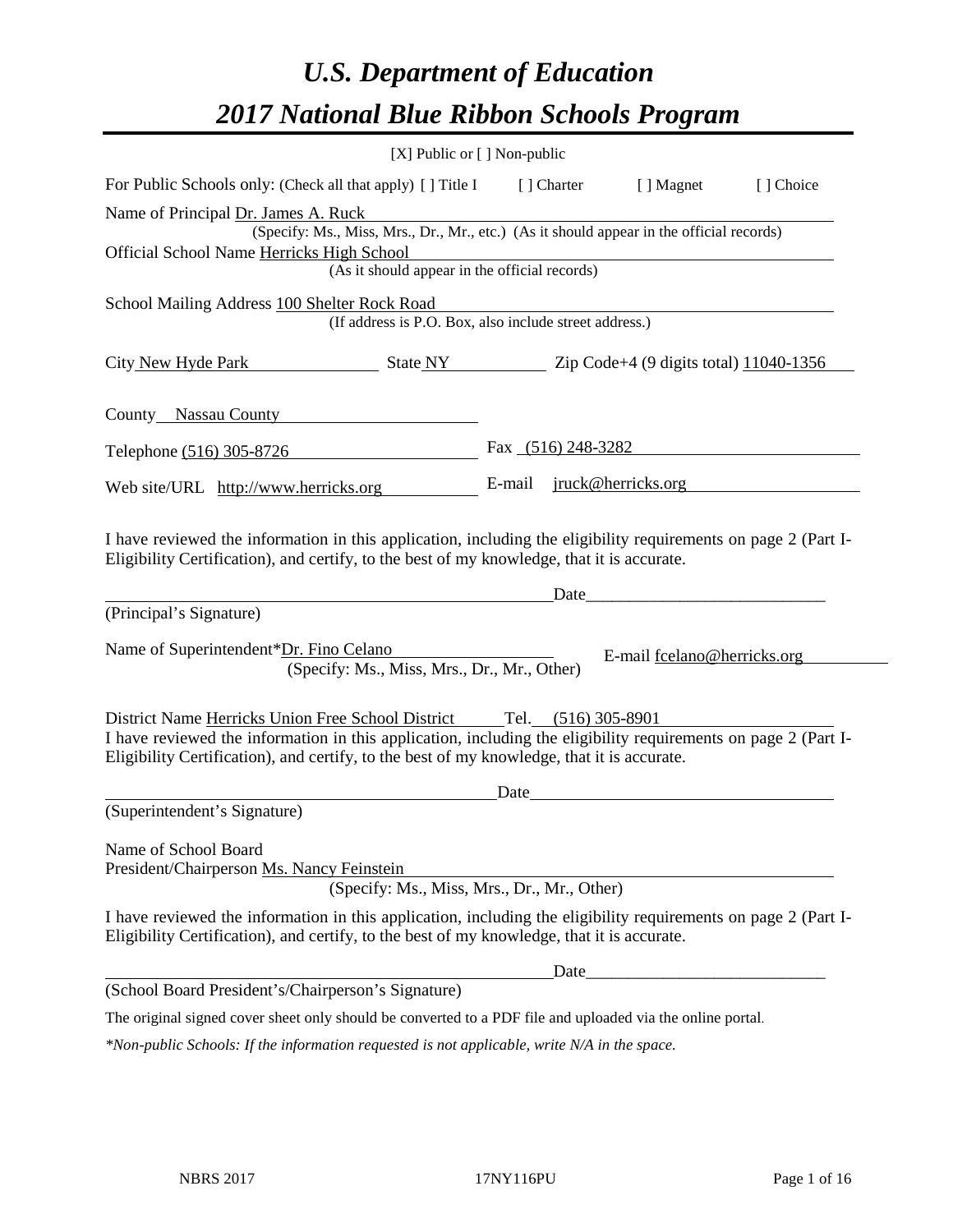The signatures on the first page of this application (cover page) certify that each of the statements below, concerning the school's eligibility and compliance with U.S. Department of Education and National Blue Ribbon Schools requirements, are true and correct.

- 1. The school configuration includes one or more of grades K-12. (Schools on the same campus with one principal, even a K-12 school, must apply as an entire school.)
- 2. All nominated public schools must meet the state's performance targets in reading (or English language arts) and mathematics and other academic indicators (i.e., attendance rate and graduation rate), for the all students group and all subgroups, including having participation rates of at least 95 percent using the most recent accountability results available for nomination.
- 3. To meet final eligibility, all nominated public schools must be certified by states prior to September 2017 in order to meet all eligibility requirements. Any status appeals must be resolved at least two weeks before the awards ceremony for the school to receive the award.
- 4. If the school includes grades 7 or higher, the school must have foreign language as a part of its curriculum.
- 5. The school has been in existence for five full years, that is, from at least September 2011 and each tested grade must have been part of the school for the past three years.
- 6. The nominated school has not received the National Blue Ribbon Schools award in the past five years: 2012, 2013, 2014, 2015, or 2016.
- 7. The nominated school has no history of testing irregularities, nor have charges of irregularities been brought against the school at the time of nomination. The U.S. Department of Education reserves the right to disqualify a school's application and/or rescind a school's award if irregularities are later discovered and proven by the state.
- 8. The nominated school has not been identified by the state as "persistently dangerous" within the last two years.
- 9. The nominated school or district is not refusing Office of Civil Rights (OCR) access to information necessary to investigate a civil rights complaint or to conduct a district-wide compliance review.
- 10. The OCR has not issued a violation letter of findings to the school district concluding that the nominated school or the district as a whole has violated one or more of the civil rights statutes. A violation letter of findings will not be considered outstanding if OCR has accepted a corrective action plan from the district to remedy the violation.
- 11. The U.S. Department of Justice does not have a pending suit alleging that the nominated school or the school district as a whole has violated one or more of the civil rights statutes or the Constitution's equal protection clause.
- 12. There are no findings of violations of the Individuals with Disabilities Education Act in a U.S. Department of Education monitoring report that apply to the school or school district in question; or if there are such findings, the state or district has corrected, or agreed to correct, the findings.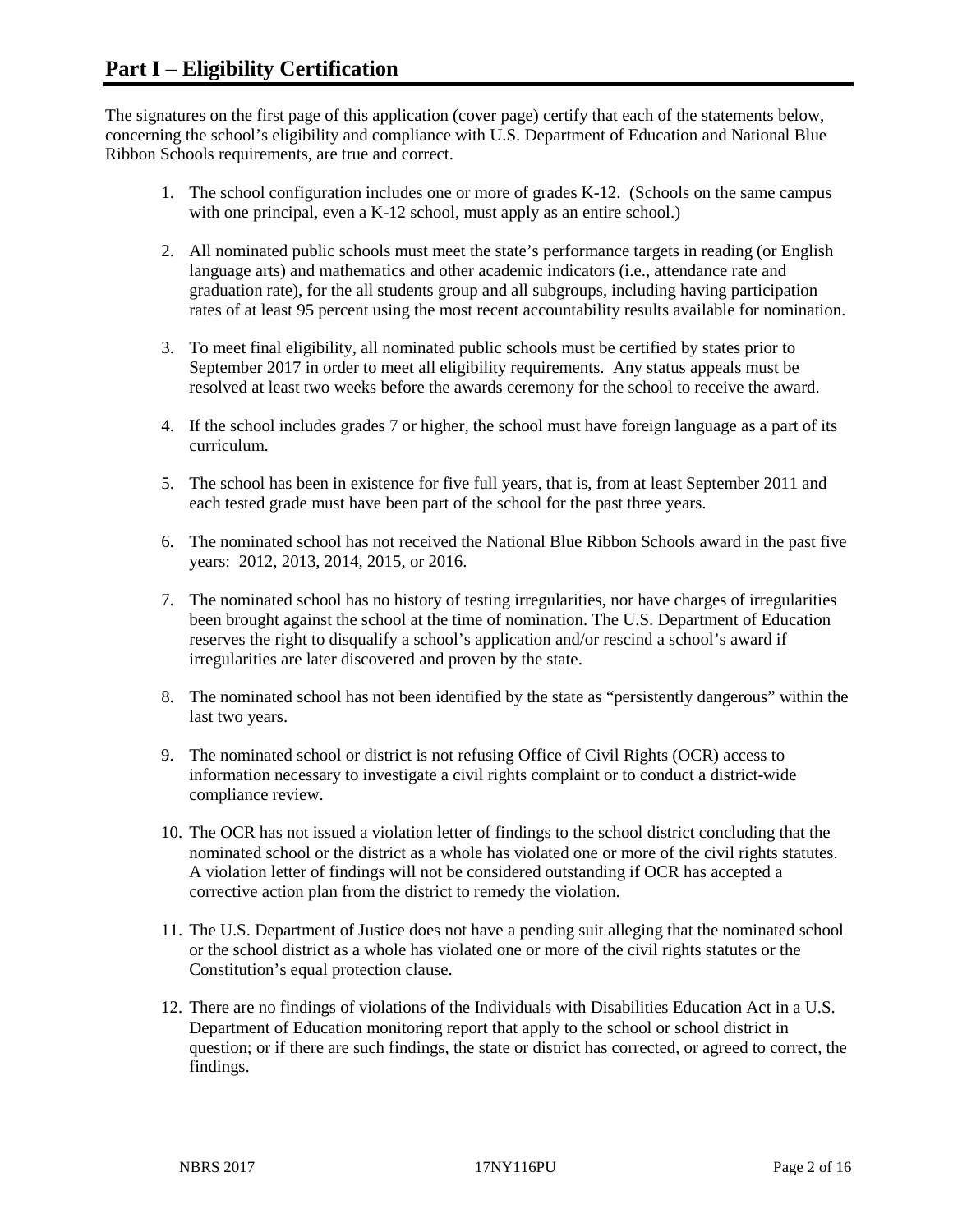#### **Data should be provided for the most recent school year (2016-2017) unless otherwise stated.**

#### **DISTRICT**

1. Number of schools in the district  $\frac{3}{2}$  Elementary schools (includes K-8) (per district designation): 1 Middle/Junior high schools 1 High schools 0 K-12 schools

5 TOTAL

**SCHOOL** (To be completed by all schools)

- 2. Category that best describes the area where the school is located:
	- [] Urban or large central city [ ] Suburban with characteristics typical of an urban area [X] Suburban [ ] Small city or town in a rural area [ ] Rural
- 3. Number of students as of October 1, 2016 enrolled at each grade level or its equivalent in applying school:

| Grade                           | # of         | # of Females | <b>Grade Total</b> |
|---------------------------------|--------------|--------------|--------------------|
|                                 | <b>Males</b> |              |                    |
| <b>PreK</b>                     | 0            | 0            | 0                  |
| $\mathbf K$                     | 0            | 0            | 0                  |
| 1                               | 0            | 0            | 0                  |
| $\overline{2}$                  | 0            | 0            | 0                  |
| 3                               | 0            | 0            | 0                  |
| 4                               | 0            | 0            | $\mathbf{\Omega}$  |
| 5                               | 0            | 0            | 0                  |
| 6                               | 0            | 0            | 0                  |
| 7                               | 0            | 0            | 0                  |
| 8                               | 0            | 0            | 0                  |
| 9                               | 177          | 130          | 307                |
| 10                              | 154          | 147          | 301                |
| 11                              | 181          | 191          | 372                |
| 12 or higher                    | 186          | 147          | 333                |
| <b>Total</b><br><b>Students</b> | 698          | 615          | 1313               |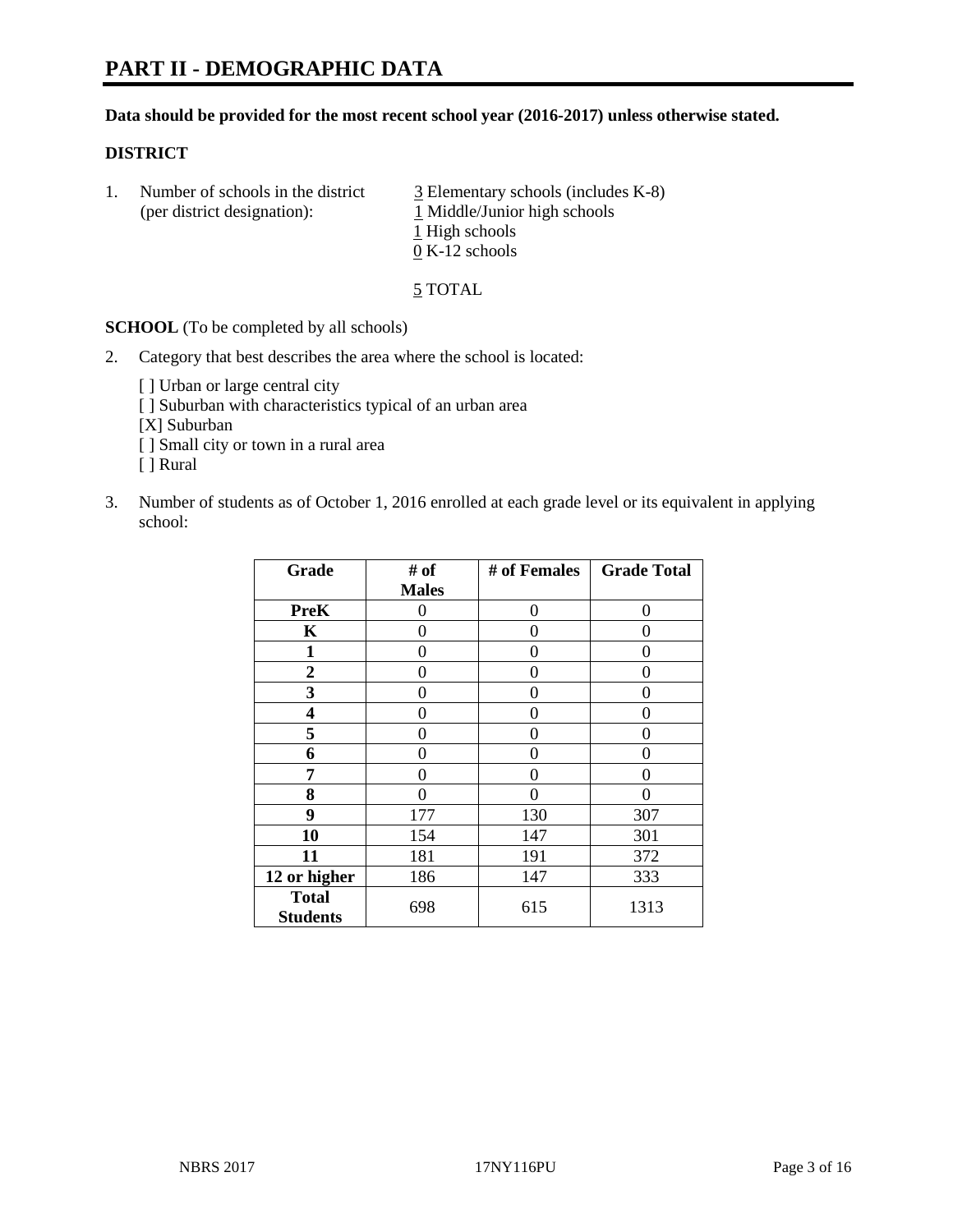the school: 57 % Asian

4. Racial/ethnic composition of  $\qquad 0 \%$  American Indian or Alaska Native 1 % Black or African American 6 % Hispanic or Latino 0 % Native Hawaiian or Other Pacific Islander 35 % White 1 % Two or more races **100 % Total**

(Only these seven standard categories should be used to report the racial/ethnic composition of your school. The Final Guidance on Maintaining, Collecting, and Reporting Racial and Ethnic Data to the U.S. Department of Education published in the October 19, 2007 *Federal Register* provides definitions for each of the seven categories.)

5. Student turnover, or mobility rate, during the 2015 – 2016 school year: 3%

This rate should be calculated using the grid below. The answer to (6) is the mobility rate.

| <b>Steps For Determining Mobility Rate</b>         | Answer |  |
|----------------------------------------------------|--------|--|
| (1) Number of students who transferred to          |        |  |
| the school after October 1, 2015 until the         | 14     |  |
| end of the 2015-2016 school year                   |        |  |
| (2) Number of students who transferred             |        |  |
| <i>from</i> the school after October 1, 2015 until | 22     |  |
| the end of the 2015-2016 school year               |        |  |
| (3) Total of all transferred students [sum of      | 36     |  |
| rows $(1)$ and $(2)$ ]                             |        |  |
| (4) Total number of students in the school as      | 1336   |  |
| of October 1, 2015                                 |        |  |
| $(5)$ Total transferred students in row $(3)$      | 0.027  |  |
| divided by total students in row (4)               |        |  |
| $(6)$ Amount in row $(5)$ multiplied by 100        | 3      |  |

6. English Language Learners (ELL) in the school:  $3\%$ 

33 Total number ELL

Specify each non-English language represented in the school (separate languages by commas): Arabic, Bengali, Cantonese, Creole, Farsi, French, German, Greek, Gujarati, Hebrew, Hindi, Ilocano, Italian, Japanese, Kachi, Korean, Mandarin, Malayalam, Polish, Punjabi, Russian, Spanish, Swahili, Tagalog, Tamil, Telugu, Urdu

- 7. Students eligible for free/reduced-priced meals: 10 % Total number students who qualify: 137
- 8. Students receiving special education services: 12 % 183 Total number of students served

Indicate below the number of students with disabilities according to conditions designated in the Individuals with Disabilities Education Act. Do not add additional conditions. It is possible that students may be classified in more than one condition.

| $\underline{0}$ Orthopedic Impairment   |
|-----------------------------------------|
| 72 Other Health Impaired                |
| 51 Specific Learning Disability         |
| 6 Speech or Language Impairment         |
| 0 Traumatic Brain Injury                |
| 1 Visual Impairment Including Blindness |
| 0 Developmentally Delayed               |
|                                         |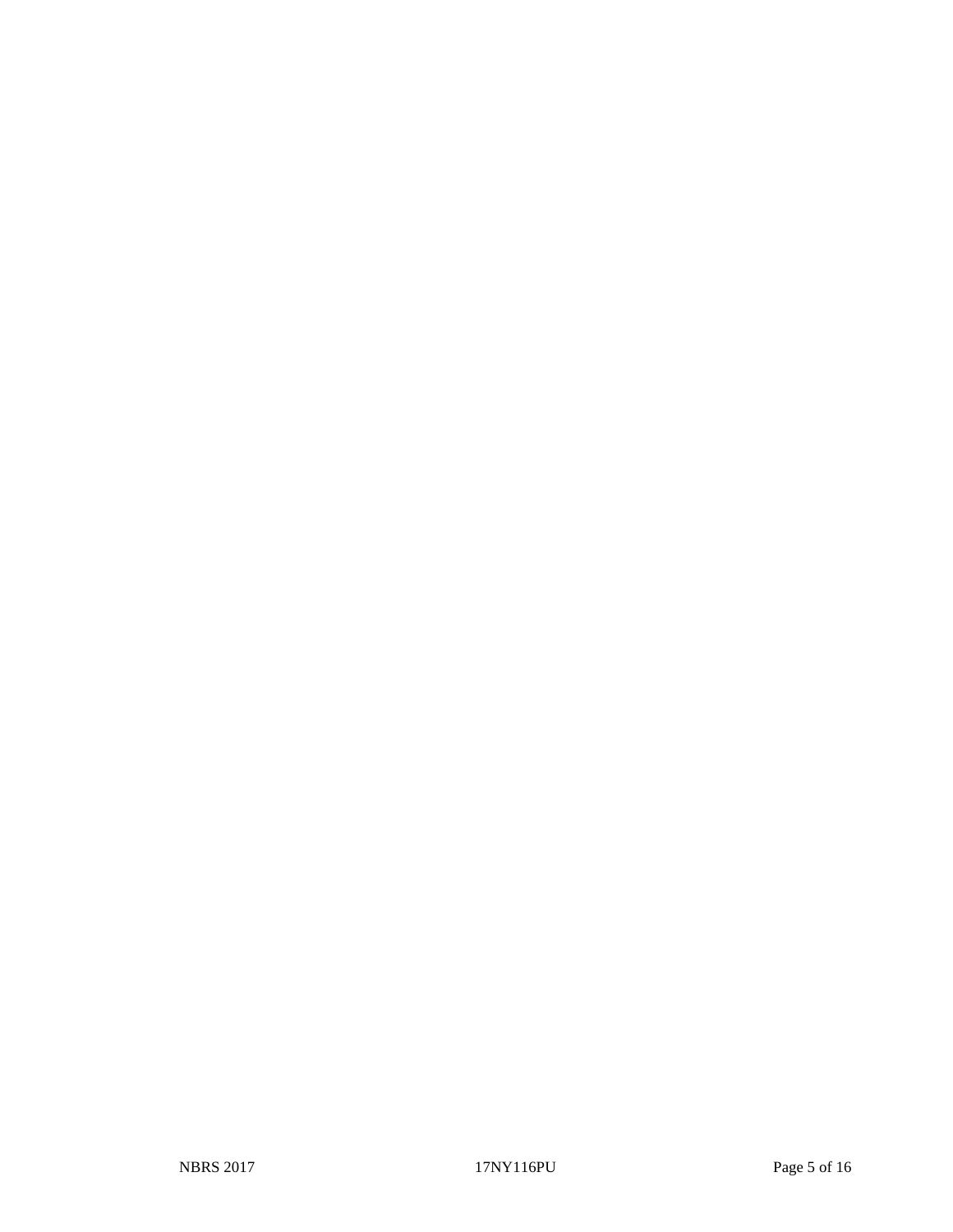- 9. Number of years the principal has been in her/his position at this school:  $1$
- 10. Use Full-Time Equivalents (FTEs), rounded to nearest whole numeral, to indicate the number of school staff in each of the categories below:

|                                        | <b>Number of Staff</b> |
|----------------------------------------|------------------------|
| Administrators                         | 15                     |
| Classroom teachers including those     |                        |
| teaching high school specialty         | 96                     |
| subjects                               |                        |
| Resource teachers/specialists/coaches  |                        |
| e.g., reading, math, science, special  | 17                     |
| education, enrichment, technology,     |                        |
| art, music, physical education, etc.   |                        |
| Paraprofessionals under the            |                        |
| supervision of a licensed professional | 13                     |
| supporting single, group, or classroom |                        |
| students.                              |                        |
| Student support personnel              |                        |
| e.g., guidance counselors, behavior    |                        |
| interventionists, mental/physical      |                        |
| health service providers,              | 8                      |
| psychologists, family engagement       |                        |
| liaisons, career/college attainment    |                        |
| coaches, etc.                          |                        |

- 11. Average student-classroom teacher ratio, that is, the number of students in the school divided by the FTE of classroom teachers, e.g.,  $22:1 \t12:1$
- 12. Show daily student attendance rates. Only high schools need to supply yearly graduation rates.

| <b>Required Information</b> | 2015-2016 | 2014-2015 | 2013-2014 | 2012-2013 | 2011-2012 |
|-----------------------------|-----------|-----------|-----------|-----------|-----------|
| Daily student attendance    | 96%       | 96%       | 96%       | 96%       | 97%       |
| High school graduation rate | 98%       | 98%       | 95%       | 98%       | 98%       |

#### 13. **For high schools only, that is, schools ending in grade 12 or higher.**

Show percentages to indicate the post-secondary status of students who graduated in Spring 2016.

| <b>Post-Secondary Status</b>                  |               |
|-----------------------------------------------|---------------|
| Graduating class size                         | 347           |
| Enrolled in a 4-year college or university    | 82%           |
| Enrolled in a community college               | 15%           |
| Enrolled in career/technical training program | $1\%$         |
| Found employment                              | $1\%$         |
| Joined the military or other public service   | 0%            |
| )ther                                         | $\frac{0}{0}$ |

14. Indicate whether your school has previously received a National Blue Ribbon Schools award. Yes No X

If yes, select the year in which your school received the award.

15. In a couple of sentences, provide the school's mission or vision statement.

Herricks is a community of learners, promotes intellectual curiosity and creative expression, values diversity, and measures success by one's personal development and contributions to society.

16. **For public schools only**, if the school is a magnet, charter, or choice school, explain how students are chosen to attend.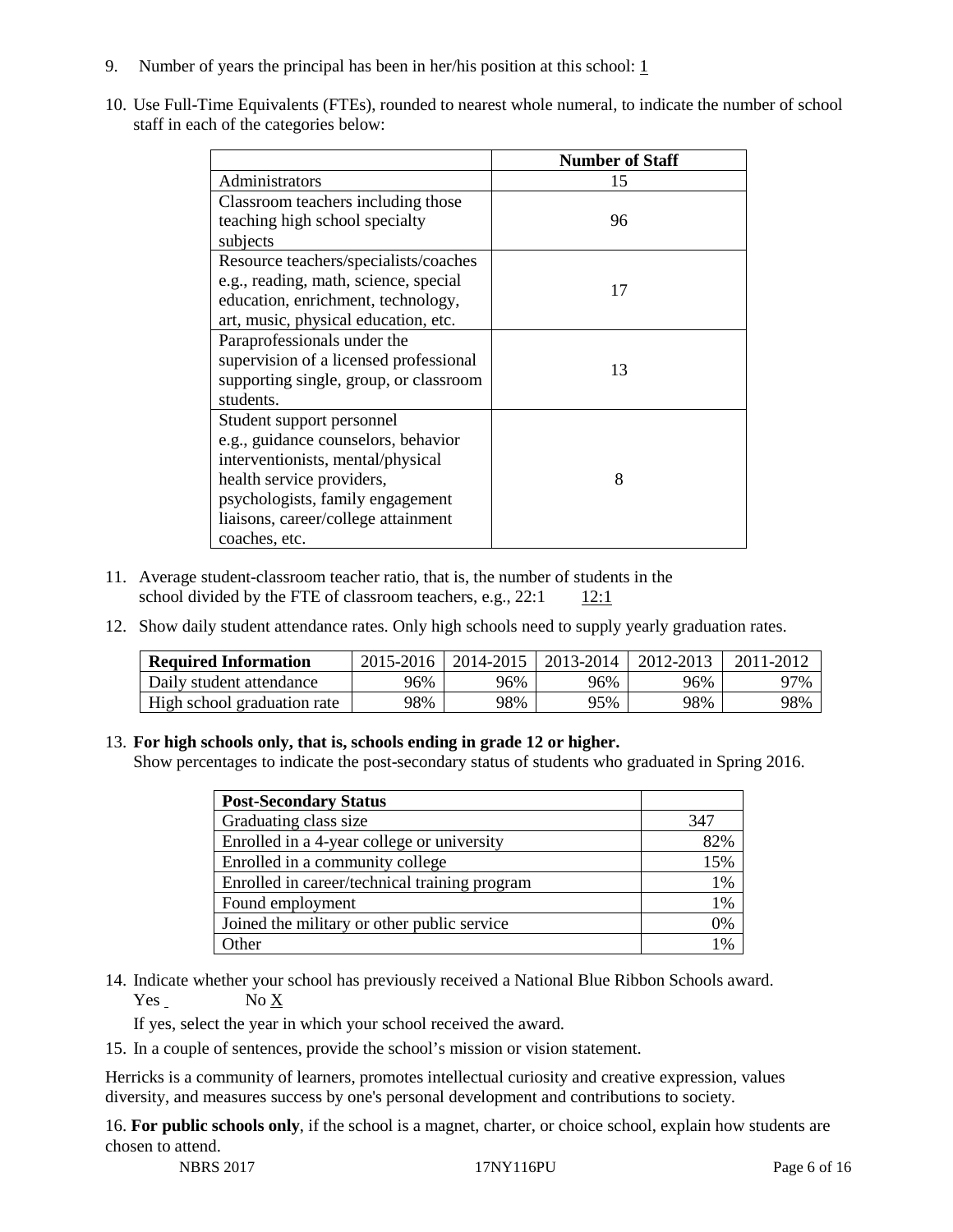# **PART III – SUMMARY**

Herricks is a four-year comprehensive high school located in a dynamic and multicultural community. Its first school was established in 1813, making it one of the oldest districts in Nassau County. Located twenty miles east of Manhattan and serving residents in the villages of Albertson, Manhasset Hills, New Hyde Park, Roslyn, Roslyn Heights, and Williston Park, there is no town of "Herricks." The schools are the heart of the community, and the diverse backgrounds and personal histories of those who work, live, and learn here set our graduates apart from other competitive high schools. At Herricks, it is not enough to reach your potential as an individual – you must also be ready to make the world a better place.

The dual focus on personal excellence and service to community has been evident since the high school first opened its doors in 1958. Students wishing to participate in rigorous coursework are encouraged to do so, and the number of students participating in AP classes continues to rise. Robust extra-curricular offerings and opportunities for community service allow our students to be competitive when applying for college. Co-taught classes, differentiated instruction, an alternative high school, and a life-skills program ensure that no student leaves without the necessary skills for college or career. Accordingly, Herricks ranked #207 in Newsweek's Best High Schools in the US.

Herricks students are more proud of how prepared they are for life after high school than they are by appearing on a list, however. Every year, Herricks hosts a forum for seniors featuring a panel of graduates. These students consistently remark that the opportunities offered in high school helped them become better people. They find it easy to write and to do research, because of their exposure to 21st century skills involving communication, collaboration, critical thinking, and creativity. They say that Herricks High School has prepared them for college -- and to be global citizens. Since our students, staff, and community members communicate with each other in over seventy languages, it is a graduation tradition to invite representatives to come to the microphone to welcome their families in their native tongues. It is always a special moment for our families. Some have been in the district for generations; others have only recently moved here. Whatever their personal histories, all are bonded by their commitment to the education of their children.

Herricks students are encouraged to reach their full potential academically, emotionally, physically, socially, and culturally. Class rankings are minimized in order to decrease competition with other students. Instead, the focus is on becoming the best possible version of yourself. Herricks students offer support to each other through student assistant programs and Freshman Focus mentoring opportunities, which provide peer to peer support when school begins. School support personnel work with students during good times and bad. The principal, assistant principals, department chairs and classroom teachers play side by side with students during the Battle of the Classes, and provide advice, support, and care during times of crisis when necessary. Students are encouraged to stretch themselves physically, whether academically or through athletics and intramural programs. Teamwork and cooperative learning activities are found in the classroom and after school.

Herricks believes in universal access to high quality learning, and regularly reviews and modifies programs so that all students learn. It is important that our students have standards-based curriculum and assessments that are teacher-created wherever possible. We pilot and test new curricula and are proud of our Curriculum Council and Teacher Center, which evaluate and recommend new courses for students and professional development for staff members, respectively.

One of the district's newest initiatives involves cultivating growth mindsets and practicing mindfulness. It is important that high school students in high-stress, competitive environments learn to self-regulate their emotions so that they are able to focus on their evolution as learners during the high school years. Students in all disciplines learn that although they may not know how to do something, they simply do not know how to do it "yet." They also learn to be present, accepting of life's changes, and work with their guidance counselors to find the best fit for them in terms of which colleges to apply for, or career paths to follow.

Finally, our district leaders are experienced practitioners with decades of teaching experience between them.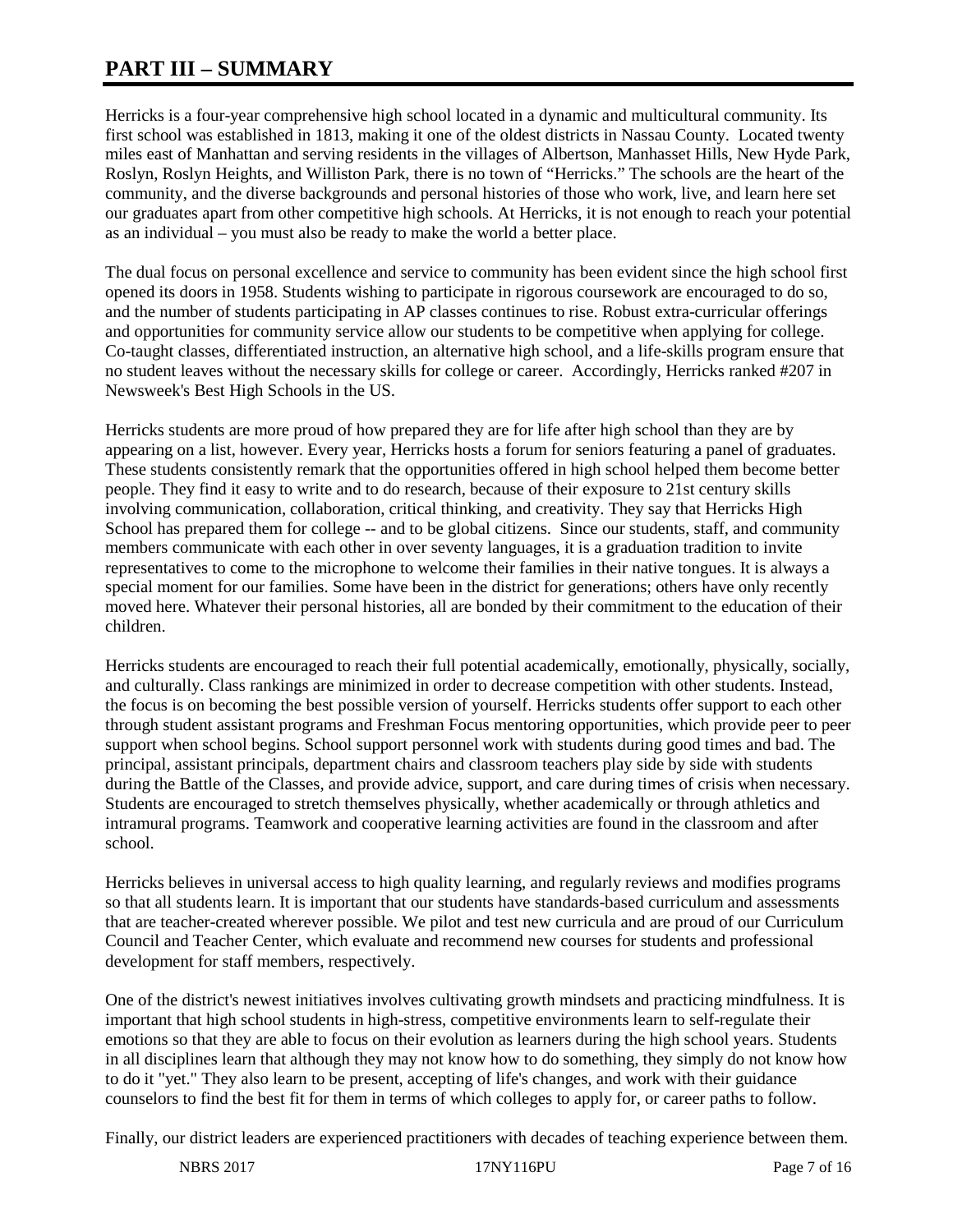Many hold leadership positions in local, state, or national educational organizations. The district employs K-12 Directors in core content areas such as English Language Arts, math, special education, physical education and world languages in order to assure that content is covered consistently throughout students' entire experience. Chairpersons in social studies, science, art, music, and guidance work with elementary and secondary principals to monitor content, often on their own time. Our leaders model what we teach our students and go above and beyond for our children.

Although we have not yet received a National Blue Ribbon School award, we recognize how earning this designation can help us to serve our school and the community. Should we be awarded this designation, it would serve as the beginning of an even greater commitment to excellence in terms of our curriculum, culture, professional capacity, and family and community engagement. We are honored to be considered, and look forward to the next steps of the process.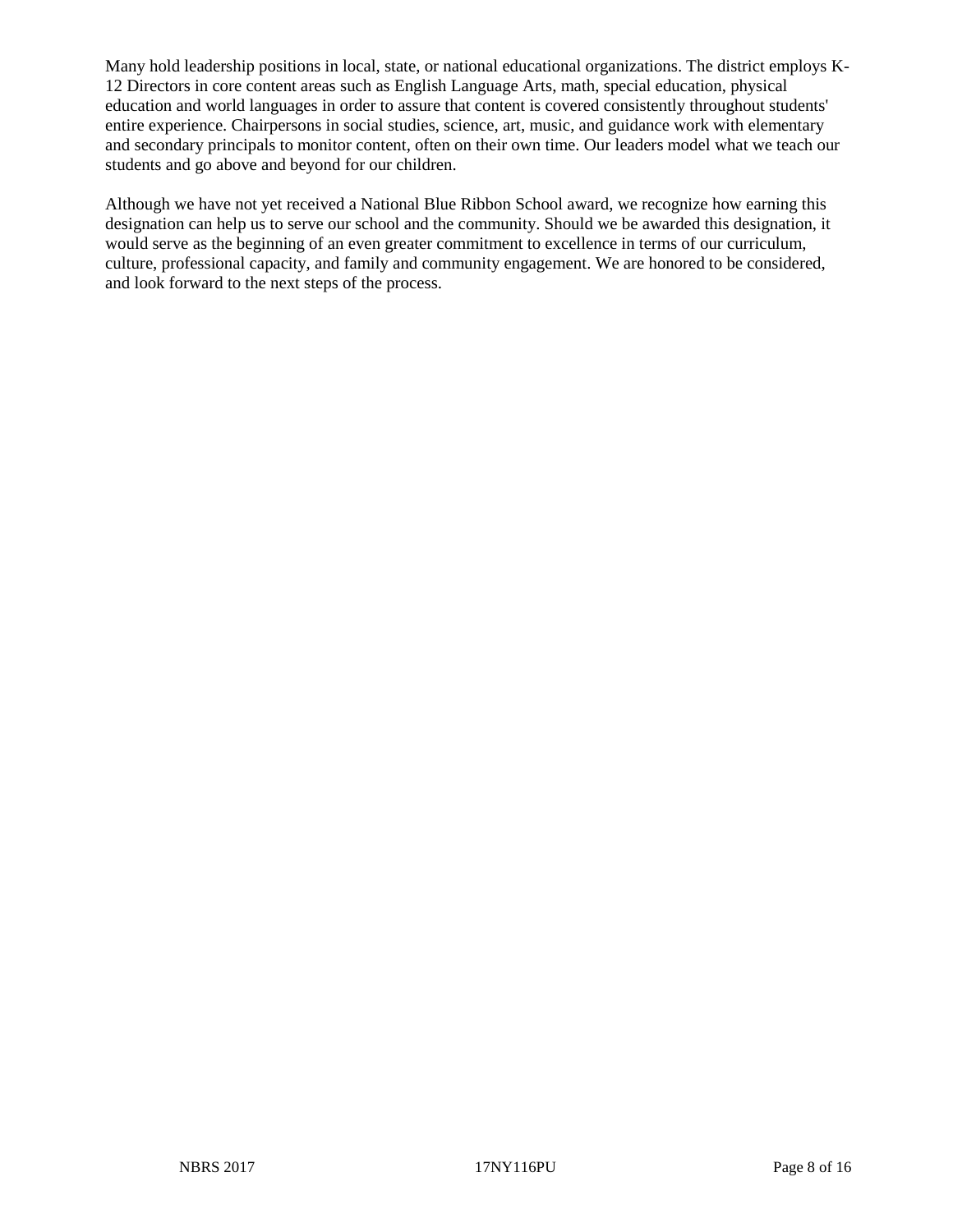# **1. Core Curriculum:**

Herricks High School's core curriculum advances academic achievement by focusing on 21st century skills involving communication, collaboration, creativity and critical thinking. The common thread throughout all curricular areas is an inquiry-based approach, with opportunities to engage in authentic and engaging problem solving. Co-taught classes are common, and teachers employ a blend of cooperative and independent learning activities to reach every student.

English Language Arts is the foundation for all learning in the high school. There is a strong focus on research skills and most assignments ask students to demonstrate their writing ability through real-world situations. Students write critical book reviews, speeches, articles, letters, and persuasive essays based on their interests. They read a wide range of literary material, and self-select as often as possible, whether they are in an academic support class or an AP Literature or Language course. The Herricks English Scholars Program (ESP) offers students of all ability levels the opportunity to create and present an independent project of their own choosing. This could include the writing of both fiction and non-fiction, an author study, or research in an area of interest. At the end of the year, students present their projects at a festival for student work. The Highlander Newspaper is a place where students with a passion for photography, writing and technology are welcomed. The popular OPUS Literary Club publishes an award winning journal of student writing and art, and accepts submissions from any student wishing to contribute. Our students also participate in many writing opportunities that take place outside of the classroom, such as Poetry Out Loud and the New York Times Student Editorial Contest. We are proud of our 99% passing rate on the English Regents; however, we are even more proud that our students leave Herricks ELA classes with research and writing skills that will benefit them for life.

Students also benefit from opportunities for high-level research and rigor in mathematics. Algebra, Geometry, Calculus, and several AP level classes are available for all students. Students are given many opportunities to engage in real-life application of mathematical skills at every level. All students are expected to read articles and books that concern mathematics. There is an emphasis on being able to communicate mathematical concepts in both words and numbers. Juniors and seniors in all math classes are required to select and focus on a single topic for research. Those who are interested in extensive research of complex mathematical concepts and theories may participate in electives that prepare students to present at the Long Island Mathematics Fair, Regeneron/Intel competitions, or the Long Island Science and Engineering Fair.

The intent of Mathematics Education is to develop students who can think critically and collaborate to solve problems creatively in preparation for an unexpected and ever changing world. The learning of mathematics takes place in a student-centered environment where students are actively involved in the investigation and discovery of mathematical principles. In the process, students learn the language of mathematics, appreciate the beauty of mathematical ideas, and study the relevance of their applications across the disciplines. We offer multi-variable calculus and AP courses in Calculus AB, Calculus BC, Statistics and Computer Science in the mathematics department.

Many Herricks students extend their love of math and decide to participate in research in the areas of science, computers, engineering and social science. Topics covered include experimental research methods, laboratory techniques, data analysis and basic statistics, library and database search methods and scientific paper writing. Our students have completed projects that have been entered into the Regeneron/Intel Science Talent Search, the Siemens Westinghouse Science and Technology Competition, the Long Island Science Congress and many other local competitions. Students are offered opportunities to expand their learning through accelerated offerings of Earth Science in grade 8, and advanced placement courses in Biology, Chemistry, Physics, and Environmental Science are open to all students. Inquiry-based learning, active problem solving, blended learning, and group activities replace lectures wherever possible.

The goal of the Social Studies Department is to develop a student body which thinks critically and which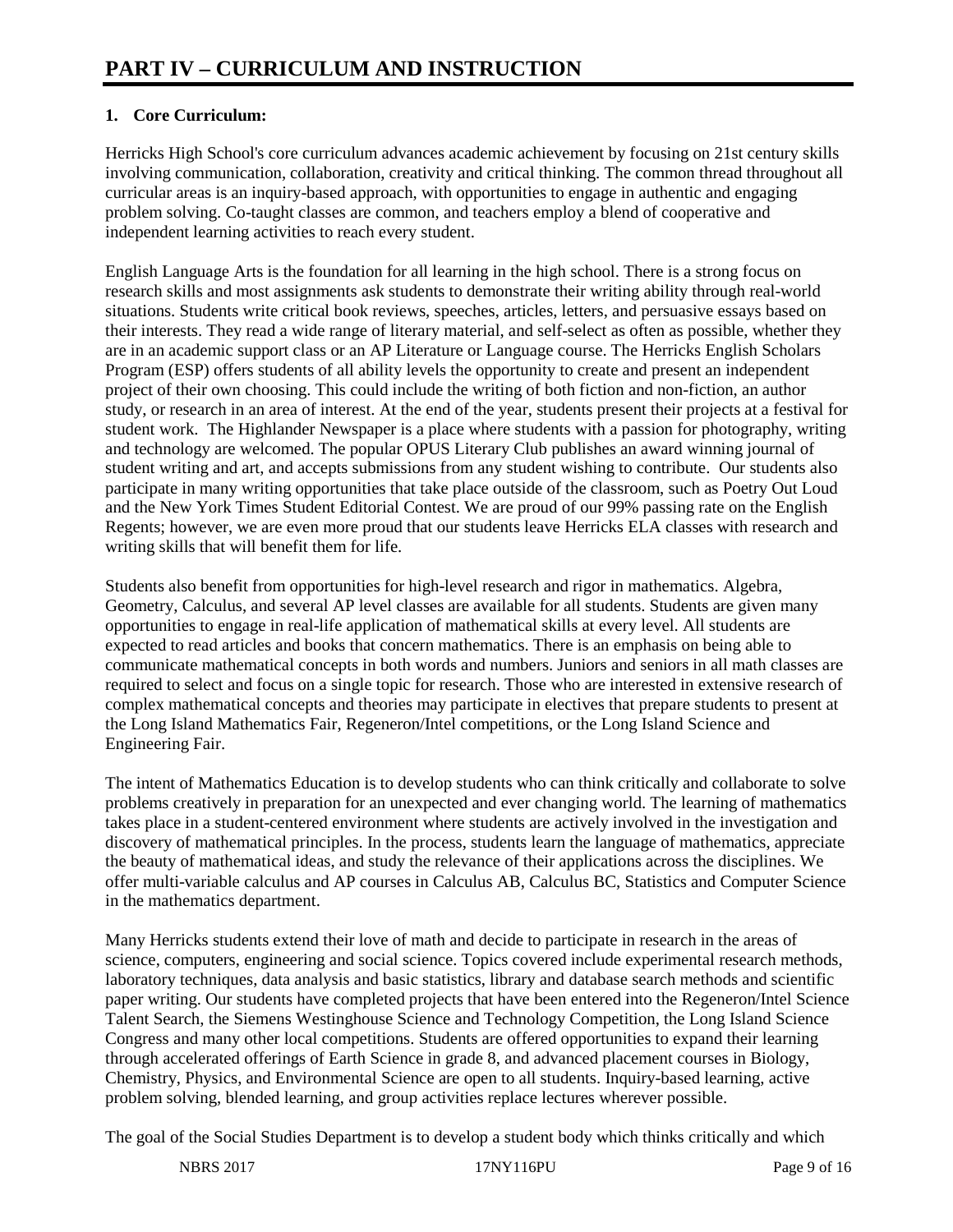raises vital questions and problems, formulating them clearly and precisely. Students are taught to gather and assesses relevant information, using abstract ideas to interpret effectively. They learn to come to wellreasoned conclusions and solutions, testing them against relevant criteria and standards. Thinking openmindedly and critically within alternative systems of thought, recognizing and assessing, as need be, their assumptions, implications, and practical consequences. Communicating effectively with others while figuring out solutions to complex problems is also emphasized. There are many advanced placement options for students, as well as independent research opportunities. High school students are encouraged to participate in Model UN and National History Day competitions, and our students regularly advance in local, state and national levels.

All of our curriculum areas use civics and history as a springboard for helping students to think critically and make choices that reflect the greater good for their communities. Classes come alive as students research political ideology, citizenship, the election and voting processes, and due process rights using current events, Socratic seminar, and other student-led discussions and projects. Many teachers plan project-based activities that cross into other disciplines, such as math, science, or art. Understanding the how governments and people can work to ensure human rights, and how students can participate in and influence society is a common theme, and all core curriculum areas are used to analyze the causes and consequences of social and political change. Since students are as likely to explore articles and media discussing freedom of speech, the Constitution, historical letters, and the economy in a math classes as well as a social studies course, our graduates are civics-minded and empowered to participate in our democracy.

Herricks prides itself on preparing students for life after graduation. Aspirational achievement percentages for the class of 2016 indicate that our students are ready to take on the rigor of college coursework. We encourage our students to attempt the highest level of coursework they can, even if that means taking a single advanced placement course. Every subject area offers students research opportunities, and mentors are available on the faculty and within the community, so that students can learn about different career paths. Our guidance counselors provide direction and help our students to apply for scholarships to schools that are the right fit for every student looking to go on to higher education.

# **2. Other Curriculum Areas:**

Herricks students are encouraged to explore other curriculum areas that are essential for becoming a global citizen. For example, our arts programs explore other cultures and histories. We make music and theater accessible to all students and provide opportunities for participation in these artistic disciplines. Chorus, Concert band, String Orchestra are available for students in all grade levels, and auditioned ensembles are offered as extracurricular activities for advanced music students. Students develop their understanding of the arts through rehearsal and performance, creative activity, scholarly study, and interaction with professional ensembles and artists, with the intent that the students will become lifelong learners in the arts.

The primary goal of the Herricks High School physical education program is the development of lifetime activities that promote the well-being of our students. Through our elective program, we aim to provide every student with the knowledge and skills for healthy activities they can incorporate into their daily lives. Personal Fitness is a required half semester course for all high school students, and covers a wide array of topics such as nutrition, stress management, and dance.

Our business, technology, and family consumer sciences departments strive to teach course material through real-life situations. Students in grades 10-12 work hands on with nursery school children in a half semester Child Study Lab that allows them to plan lessons and plan real-life programs. Our Virtual Enterprise classes transform 11 and 12 grade students into business professionals and entrepreneurs by bringing the workplace into the classroom. Students conduct market research, work cooperatively to develop and write business plans, design and implement websites, pay wages and taxes, maintain 401(k) plans, and develop an annual report at the end of the year.

NBRS 2017 17NY116PU Page 10 of 16 To be able to be a part of a global economy, Herricks recognizes the importance of offering well-articulated grade 6-12 programs in Chinese, French, Italian, and Spanish. Teachers engage students with activities that solve real world problems. We adhere to the American Council of Teaching Foreign Language (ACTFL)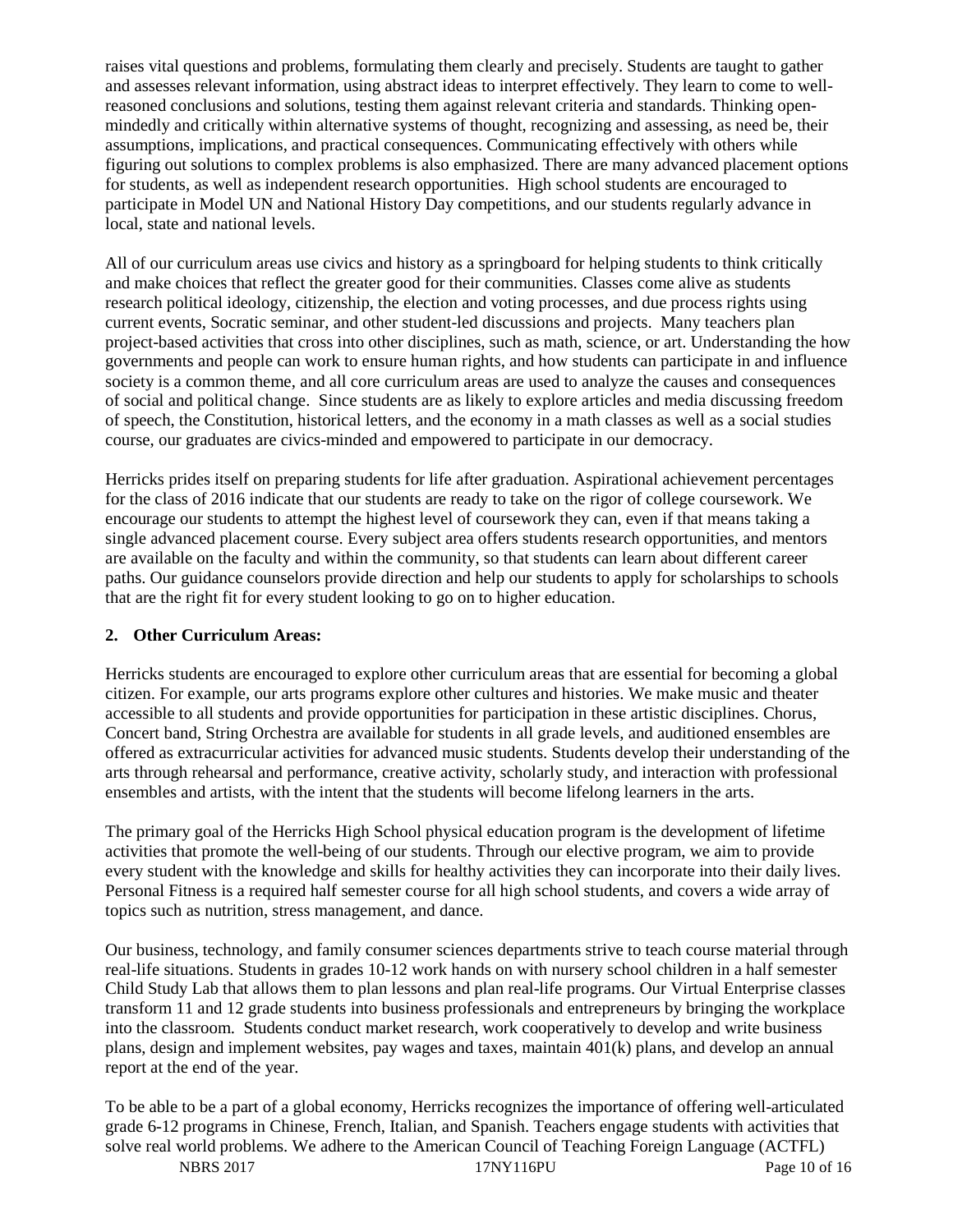National Standards, which ensure that students use the interpersonal, interpretive, and presentational modes of communication. Languages and cultures are taught, celebrated, and assessed through performance-based activities and projects.

The Student Television Arts Company (STAC) is a unique multidisciplinary program for students interested in the fine and performing arts. During the course of the year students in small discipline-based groups participate in intensive workshops led by recognized professionals in each discipline area. Workshops are varied in content, but all stress skills that are applicable to students' work in high school and beyond. STAC students study art as a social phenomena, exploring the impact of the arts on culture and the role and responsibility of the artists in society. Participation in trips to New York City and the surrounding environs experience theater, dance, music, opera, art exhibits, cinema and avant-garde events and are integral to the STAC experience. Material covered in STAC is drawn from the leading edge of historical and contemporary art and film. STAC runs all year and students in all grades may participate.

#### **3. Instructional Methods, Interventions, and Assessments:**

Herricks uses a variety of instructional approaches to ensure success for students of all ability levels and learning styles. Wherever possible, students are grouped flexibly and are given assignments that do not lock them into specific ability tracks. Clusters of students are assigned specific tasks within group assignments, which are varied according to challenge, complexity, outcomes, process, or product. Within the same classroom, some tasks focus on building understanding, while others focus on extending what students already know. Co-Teaching takes place in all disciplines, and our English as a New Language and Second Language students are challenged and supported with scaffolded instruction.

The only subgroup where there is a gap of ten or more percentage points between the test scores of all students is our students with disabilities. We are working to close this gap by providing academic interventions within and outside the regular school day. Specifically, we use technology and differentiation of instruction in both the co-taught and resource room setting, and meet frequently with students and their parents to assist with project management, homework, and to provide emotional support. By believing that our students with disabilities can learn grade level and challenging content, we are able to begin to design instruction that is beneficial to all. We have begun to explore Universal Design for Learning's philosophy that good instruction benefits everyone, and are seeking to design instruction that increases learning for all students-- and reduces the gap for our students with disabilities.

An analysis of formative and summative assessments is conducted regularly so that our teachers can adjust their instruction to meet the needs of their students. After tests are completed, we analyze New York State assessment data and then use the Nassau BOCES Instructional Data Warehouse to run item analysis and wrong answer pattern reports. We examine historical assessment data in other testing areas in order to assess individual performance and growth. Since, we typically outperform New York and Long island on most testing measures, we use SchoolMeter Reporting to run metrics that compare our results to other highperforming schools in Nassau County. We note areas of strength and weakness for the district, subject areas, and individual teachers. Our teachers combine this information with their own classroom data, which typically uses rubrics and checklists to track student progress on tasks or projects. We celebrate our high passing rates, but look to improve our mastery rates as well.

In addition to state assessments, the high school assesses students during each quarter, at midterm, and at the end of the year using teacher created tests and performance tasks that parallel the activities that have been assigned throughout the year. Constructed response questions are created by teachers and are shared and analyzed by departments. Self-assessment through rubrics is common, particularly for writing in English Language Arts and in other disciplines. Wherever possible, teachers involve students in the creation of the rubrics, or use standards-based curriculum to create common assessments. Teachers instruct and assess in different ways, so there is no uniform grading or assignment policy in place; however, departments chairs work within their disciplines to ensure that students in one class do not have advantages over those with another teacher.

NBRS 2017 17NY116PU Page 11 of 16 The high school has a variety of instructional methods and interventions in place to ensure high levels of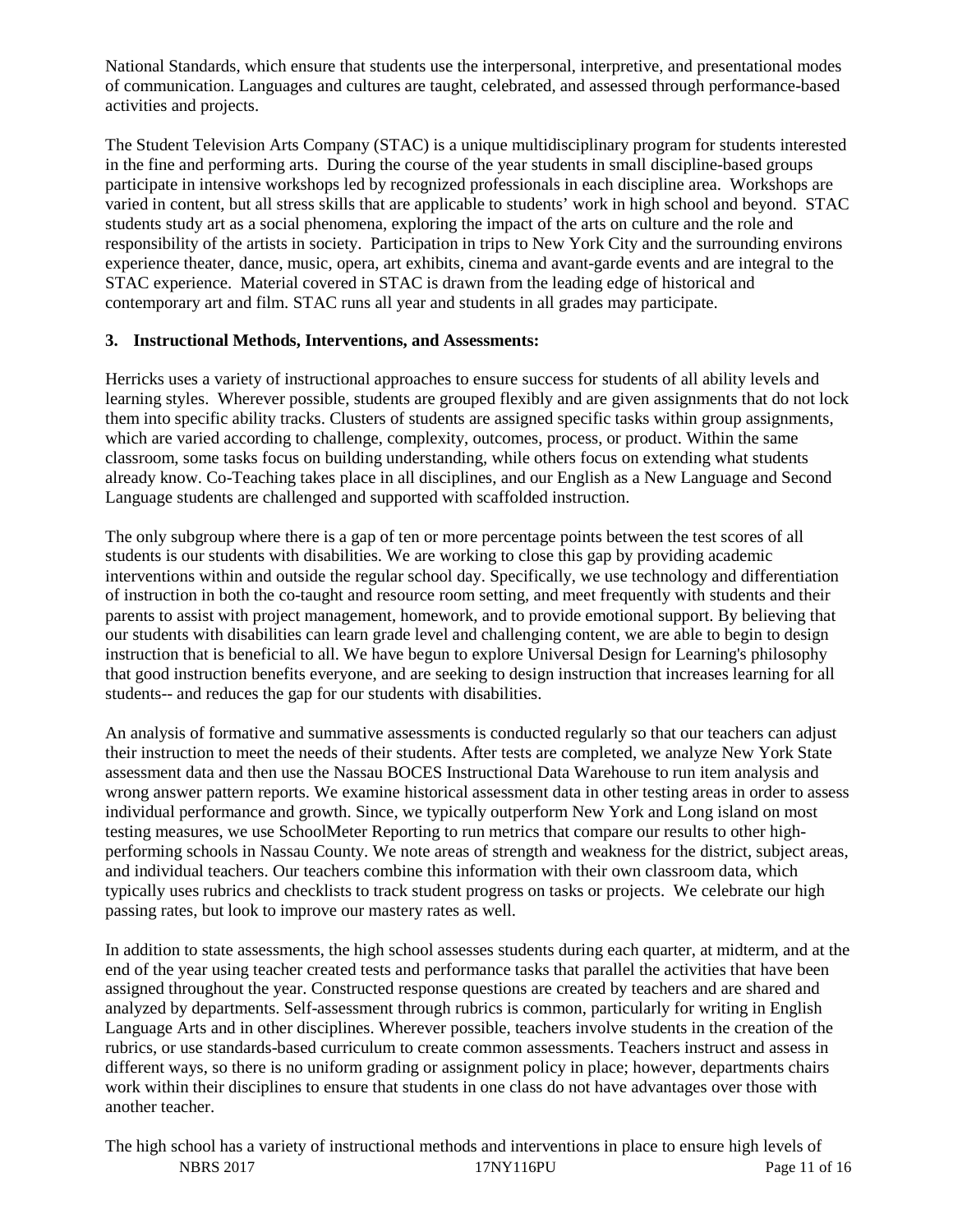student learning. We run a specialized program called Excel, which is an intensive tutorial assistance program for students experiencing academic difficulties or failure. Students receive supplementary individualized instruction from a team of teachers in the content of their regularly scheduled courses and in study skills related to those content areas. Bi-monthly group counseling sessions with the guidance counselor and Social Worker provide an opportunity for students to discuss academic and personal issues. The graduation rate of these students is very high, and many go on to attend college.

Academic Support is a supplementary course given in addition to the student's regular Social Studies, Math, Science, and English. The course provides supplementary assistance to help students be successful in their classes. The course meets on alternate days. The classes are taught using a tutorial or small group format with individualized attention to students' academic needs. The tenth and eleventh grade model includes a team of teachers from the areas of Math, Social Studies, Science, and English.

The Shelter Rock Academy is an alternative high school  $\&$  middle school program within the Herricks School District. It is an environment dedicated to developing individual and community commitment and responsibility. It values the pursuit of knowledge and utilizes a teaching process that emphasizes cooperation and peer learning in an effort to foster respect for self and differing opinions. This program is designed to provide a smaller classroom environment that fosters the social, emotional and academic growth of each student. The goal is to meet the needs of individual students and have them experience success.

As a high performing school, the high school encourages all students to attempt rigorous coursework. Exposure to Advanced Placement coursework begins in grade 9, in our Human Geography classes. Many students take multiple AP classes throughout their high school career, and some may take just one. Rather than emphasizing the score or the credit earned, the benefits of taking even one AP class are emphasized. We are proud of our high passing rates, and seek to have mastery rates that are as high in all disciplines. As a 4C's school, our emphasis on 21st century skills such as creativity, critical thinking, communication and collaboration drive much of our improvement efforts. We never rest on our laurels, and believe the only way to coast is downhill. This continuous drive to improve helps us to maintain our status as one the highest performing school districts in Nassau County.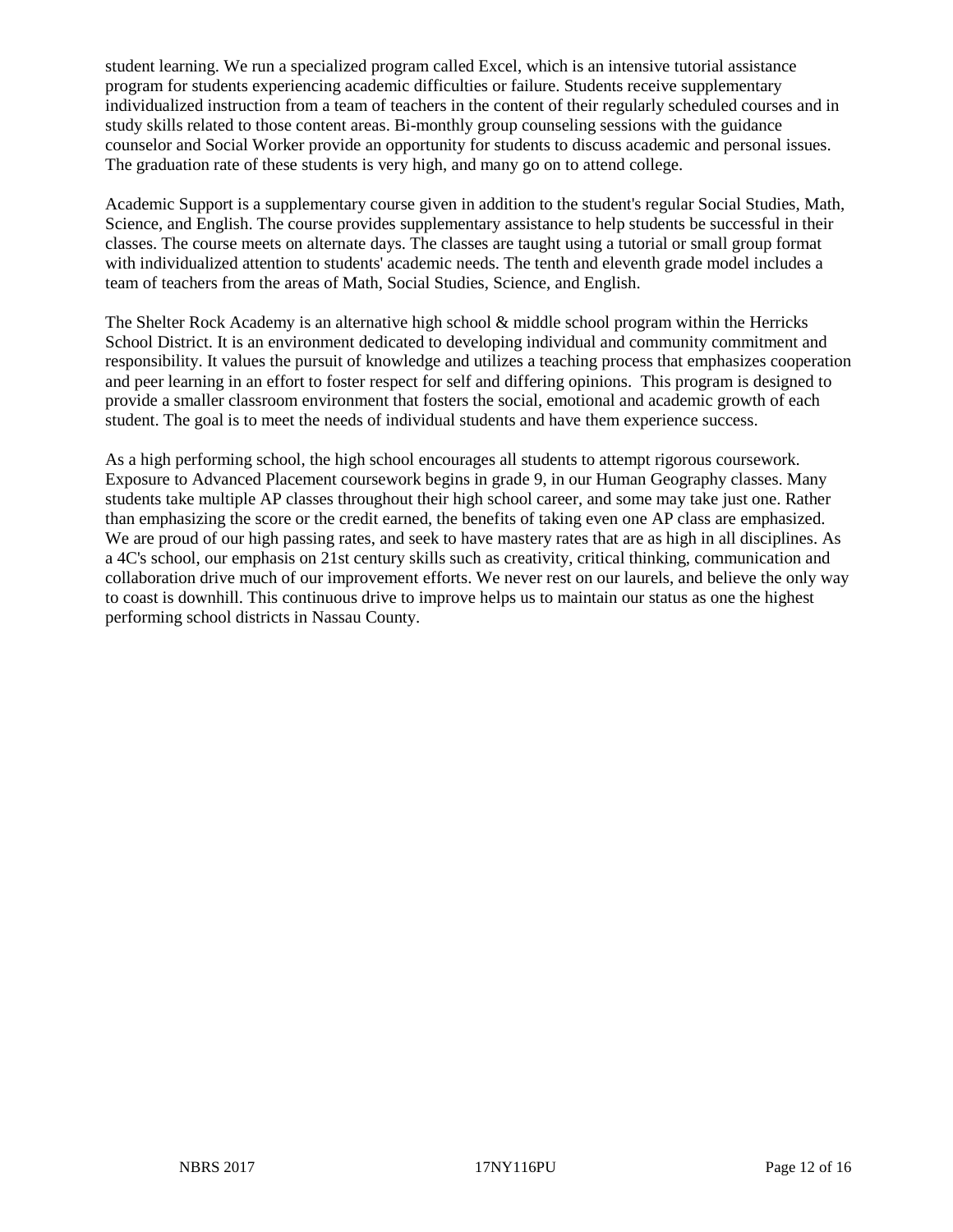### **1. School Climate/Culture:**

At Herricks the school climate and culture supports all aspects of student academic, social, and emotional growth. Students are viewed holistically. While the fulfillment of personal potential is valued over numerical grades, academic excellence is an expectation. Individual strengths are identified and maximized. Staff members are considered partners in student learning and help students find pathways to success by holding extra help classes after school, modifying assignments, and being accessible. The trust between students and staff is conducive to building the social relationships that allow students to take risks and push themselves to greater heights. There is ample access to academic, vocational and personal counseling. There are clubs for all interests, a robust athletics program, and many cultural clubs that engage our students. Admission to all is the goal. Peer leadership opportunities exist within all disciplines, and emphasize positive interactions between students. The social insights gained by students result in a safe, respectful environment that maximizes learning. Students, parents, and staff work together to define beliefs and values that reflect the culture of the school. Herricks High School often refers to itself as a family, and like a family, the importance of relational trust is the key to enhancing the emotional growth of all.

For this reason, students are active participants in their learning. There are extracurricular clubs and activities that reduce the related pressures to succeed. Club advisers and coaches are flexible and work with students so that they may balance their academic work with social activities and programs. There are programs that address specific tasks facing students as they prepare to graduate, such as college essay writing, scholarship applications, and taking the SAT/ACT. Student government and peer leadership programs are not popularity contests; representatives from the student body are instrumental to the smooth operation of the high school and even serve on the Board of Education. They work with incoming freshmen to acclimate newcomers to the building through a welcoming event before school called "Bagels and Locks," and wear tee shirts designating themselves as ambassadors for students who are lost, worried, or need someone to sit near in the cafeteria during the first weeks of school.

Teachers and staff members are similarly valued. Teachers participate in course assignments, final schedules, and summer workshops. Retreats are scheduled to review goals for the upcoming school year. Teachers are seen as experts in their disciplines, and are encouraged to develop new course proposals. Many of our teachers participate in leadership and doctoral programs and present at local and national education events. Frequent self-reflection is emphasized and expected. Teachers' accomplishments contributions are celebrated and shared with parents and the community. We are extremely fortunate to have such talented teachers and administrators, and appreciate all that they do.

#### **2. Engaging Families and Community:**

Herricks prides itself on involving families and community members in initiatives for student success and school improvement. Our PTSA's are well-organized and attended, and our Dateline Publication and website regularly inform the Herricks community of pertinent news. Transparency is valued, and families and community members are aware of successes and issues, and often work with the district to celebrate or problem-solve. Our television studio has students who act as news anchors and who broadcast from a simulated professional set. Students are responsible for creating news segments and presenting the daily announcements via television monitors located in each classroom and develop various segments highlighting special events and prepare broadcasts that are viewed by the community.

Equipment for the studio and technology labs are often donated by the community. In particular, the Herricks Community Fund is a not-for-profit organization dedicated to supporting programs and building improvements throughout the district. The Herricks Community Fund provides financial support to both high school teachers and students in order to maximize the intellectual, social, emotional, and physical development of those in our community. Herricks High School students work with the Community Fund to raise money for those in need, and have donated to ALS, Make A Wish and the Ronald McDonald House. Students and community members enjoy the Community Fund's annual Spring Carnival, which provides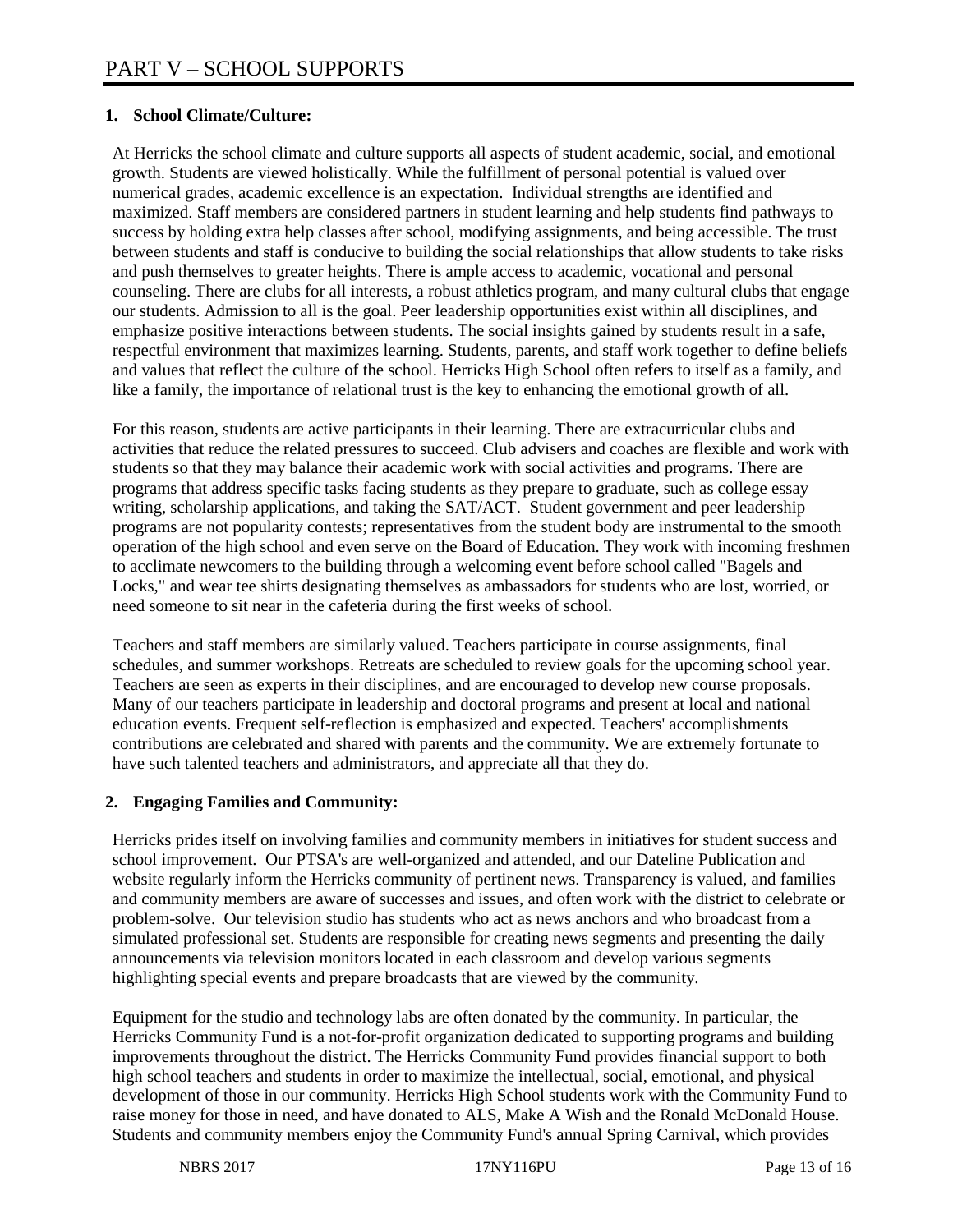thousands of dollars in scholarship opportunities to our graduating seniors.

Our high school students also benefit from community members who volunteer their time to act as mentors to our students in a variety of capacities. Some coach, or help run our popular summer recreation program. Some provide work/school cooperative opportunities to our students. Some attend our college fairs or career days to offer advice and information to our students. Some volunteer at BOCES' trade programs, Girl/Boy Scouts, to help our students conduct projects that benefit the Herricks community. Some lend their talents to art, music and theater productions. Many of these individuals are returning Herricks students; however, many are community members who are new to Herricks and wish to fill a need that will benefit the high school and give them a sense of personal satisfaction. This spirit of giving back to the community and the profession is also displayed by the high school teachers who partner with local colleges such as St. John's and Hofstra to provide student teaching opportunities for college students.

# **3. Professional Development:**

The purpose of professional development at Herricks is to increase the "social capital" of our teachers and administrators to effect positive change for students. At Herricks, social capital is defined as the network of relationships between our teachers, students, and administrators. High quality professional development sends a message to our teachers that we trust them as experts who deserve the very best training possible to enable them to help the school to function effectively. Staff development provides our educational professionals with the resources and training necessary to address the learning needs of our students. The Board of Education is committed to providing extensive professional development opportunities in an effort to extend the skills of the professional staff. Those professional development activities are always aligned with the goal of improving all levels of student academic achievement. Staff development succeeds when it improves the skills of teachers, focuses on standards and student achievement, links professional development to the attainment of instructional goals, and connects staff development to short and long range school improvement.

The high school strives to improve upon its already high academic performance. Expanding upon our staff's education base and exposing them to a number of new experiences in terms of their own education are all part of the district's professional development effort. In addition to providing support for new teachers, the high school supports and encourages staff in maintaining and/or adding to their professional certifications. Examples of professional development opportunities for our staff include access to Teacher Education Quarterly (TEQ), an online database of learning modules related to pedagogy, technology workshops related to Smartboards, Flipped Classrooms, Pair Deck slide presentations, and building teacher/student websites. Professional development on cross-disciplinary projects, co-teaching, cooperative learning, project-based learning, performance assessments and differentiated instruction take place during four designated Superintendent's Conference days, as well as bi-weekly departmental professional development after school hours on Thursdays. Teachers attend outside conferences and workshops, and turnkey their training to their fellow teachers.

The high school is also part of the Teachers' Center, which provides collegial circles, professional book clubs, and stipends for teachers to receive training to teach advanced placement classes. The district is a member of the EdLeader21 professional learning community, which provides materials and interactive webinars on the 4 C's (communication, collaboration, creativity and critical thinking). To assist in meeting requirements for Continuing Teacher and Leader Education (CTLE), teachers also submit a 15 hour selfdesigned project that supports student achievement, improves school climate/culture, and contributes to the teacher's professional growth.

# **4. School Leadership:**

The leadership philosophy and structure of the high school is collaborative. Leaders at both the district and building level strive to work with all stakeholders to shape a vision that maximizes academic, emotional, and social success for all. High school administrators play a role in forming goals for the district, and participate in professional development activities alongside their teachers. Rather than being "managers," high school administrators see themselves as instructional leaders. The high standards they have for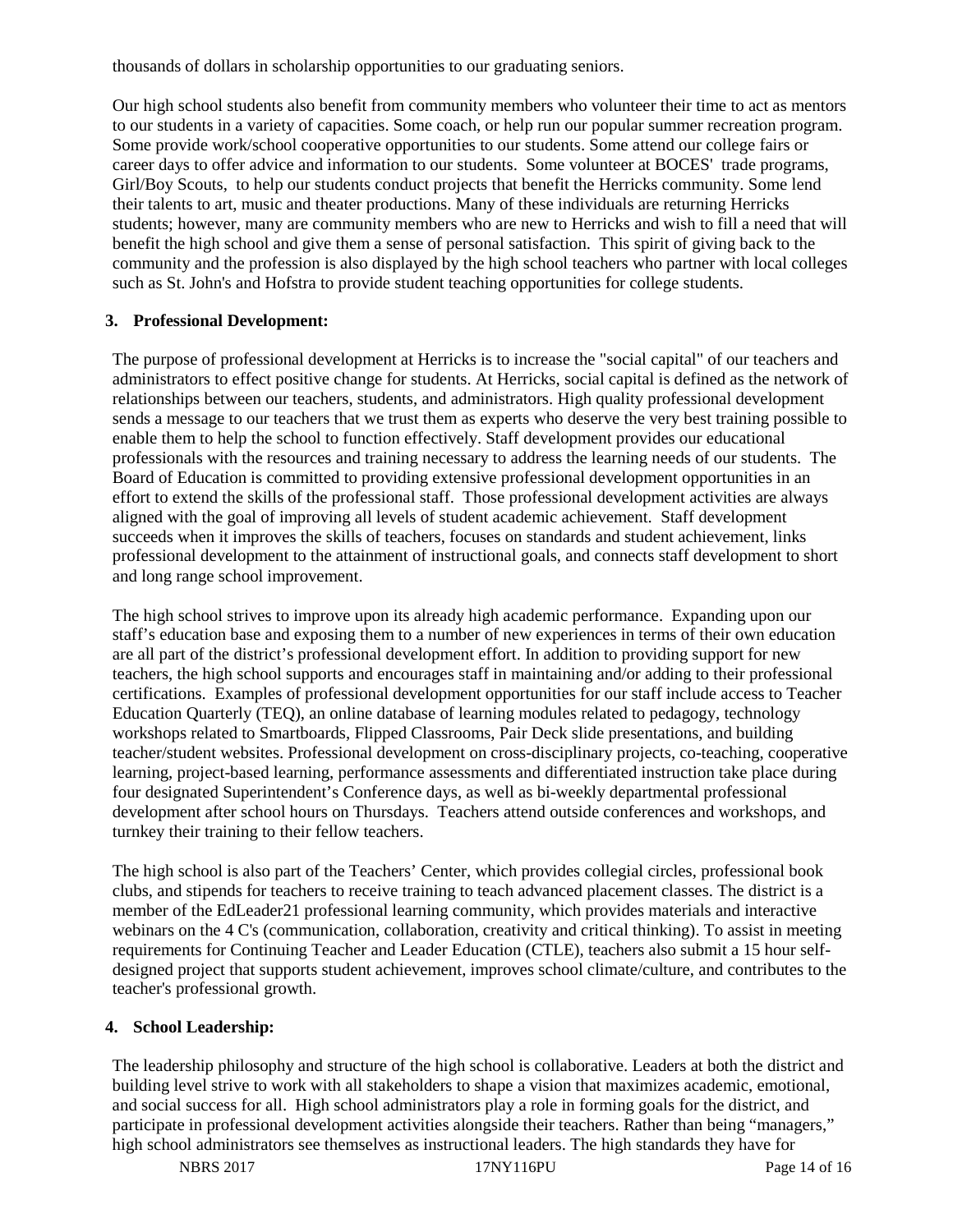themselves are a model for the academic excellence expected from students.

High school administrators and teachers work together on committees that focus upon policies that are important in education. Committees include teachers, parents, community members, and students. All have a seat at the table and participate in interviewing staff, discussions about the Parent Portal Grade reporting system, or improving instructional practices. Stakeholder input is also important during the budget process. The needs of the students and ability of the community to provide the financial resources for the instructional program is always carefully balanced. Along with the principal, senior citizens, students, parents, and local community groups are part of the budget process, and contribute to its successful adoption each year.

The quality of relationships between stakeholders and building leaders contributes to the academic achievement in the building. Leaders at the high school formally and informally meet with parents, faculty, and students on a regular basis. The principal and building leadership invite stakeholders to bring their concerns to their attention and are responsive to suggestions for improvement. Department chairs, directors, assistant principals and teacher leaders in each discipline work closely with the building principal to allocate resources that ensure that high quality instruction. Building leaders write grants, seek donations, or share materials and expertise with each other. The principal and other building leaders attend community events, participate in student clubs and activities, and eat with the students in the school cafeteria on a regular basis. Building leaders are highly visible and are accessible to parents, students, and community members. Many of our students keep in touch with our leaders for years, and attribute much of their personal success to them.